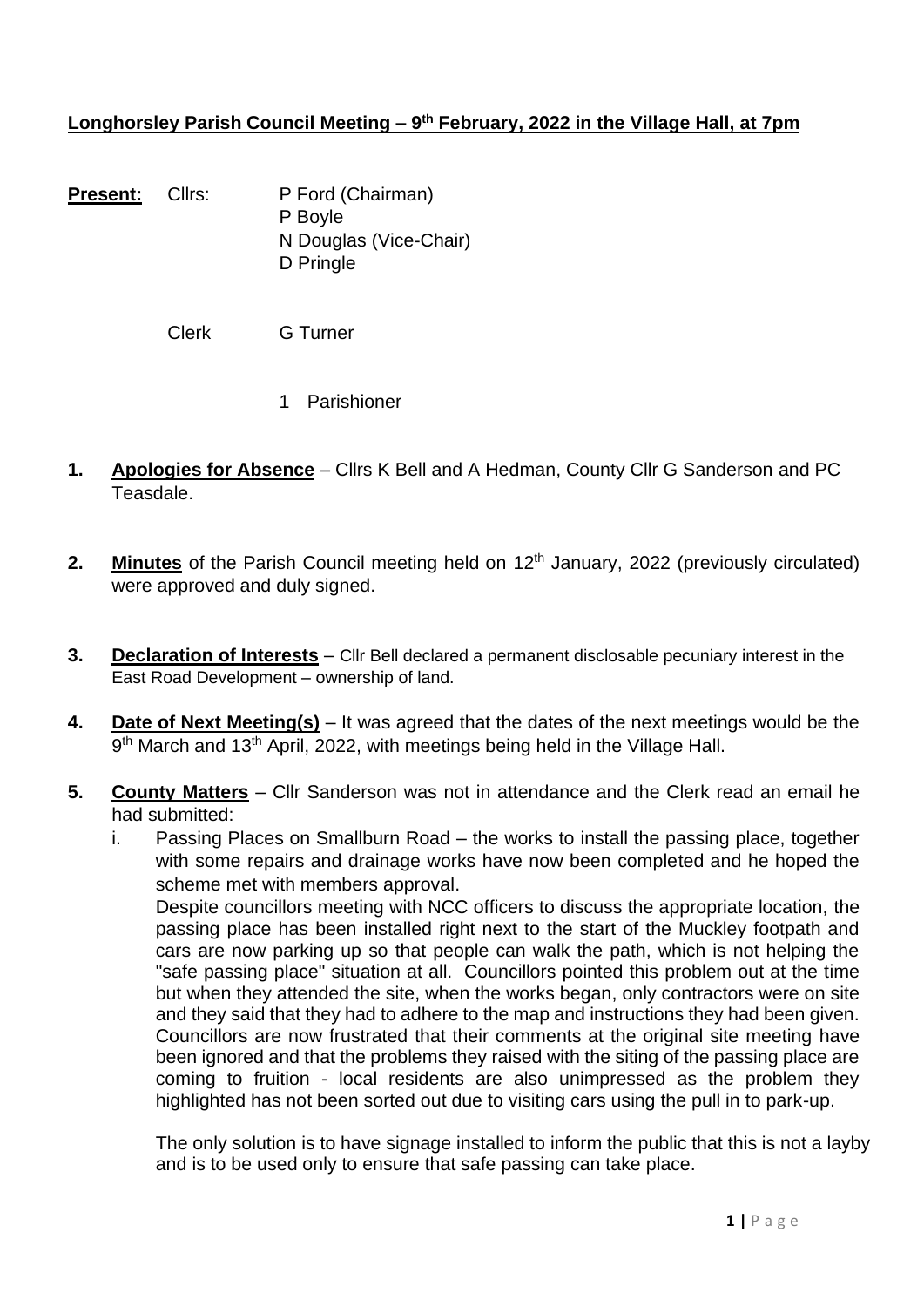- ii. The Budget for 2022/23 is now compiled and the key issue is that frontline services have been protected.
- iii. New initiatives are being launched, including a £10m scheme for Todstead on the A697 to Rothbury Road, which has been plagued by landslips for a number of years. This will be a permanent fix.
- iv. He has asked for an extra £2m for U and C class roads of which there are hundreds of miles in the county – lots in Longhorsley.

## **6. Update by PC Andrea Teasdale** / **PCSO Coulson** – nothing to report at this time.

#### **7. Finance**

- 7.1 **Authorisation of Payments** Members considered and approved the Authorisation of Payments list to 9<sup>th</sup> February, 2022, totalling £2,046.54.
- 7.2 **Budget Monitoring** Members approved the monitoring statements to the end of January, together with the account transactions for the year, petty cash documents and bank reconciliation to 31<sup>st</sup> January 2022.
- 7.3 **Final Accounts 2021/22** Members considered and approved the following documents:
	- i. Review and Effectiveness of Internal Audit.
	- ii. The Internal Audit Checklist.
	- iii. The Annual Risk Assessment.
	- iv. The Asset Register

# **8. Routine Items for Review**

8.1a**) Planning Decisions**: none

#### 8.1b) **Review of Planning Applications**:

21/01300/CLEXIS Application for a lawful development certificate – existing use of the site as residential for a rural worker and single storey dwelling at Southward Edge Barns - no objections.

8.1c)The Chairman asked the Clerk to keep the following applications on the Agenda in order to ensure that they were not forgotten:

| 20/01242/FUL  | <b>Belmont</b>             |
|---------------|----------------------------|
| 21/01300/VARY | Caravan Low Southward Edge |
| 21/01561/FUL  | Westridges                 |

8.2 **Moor Management Committee –** members received the draft Minutes from the meeting held on 2<sup>nd</sup> February, noting the comments regarding the proposed Wetlands Project. Cllr Pringle will contact Northumbrian Fencing to assess the fencing repairs required.

#### 8.3**The Old Church Wood (Barbara's Wood) – Cllr Ford gave the following update:**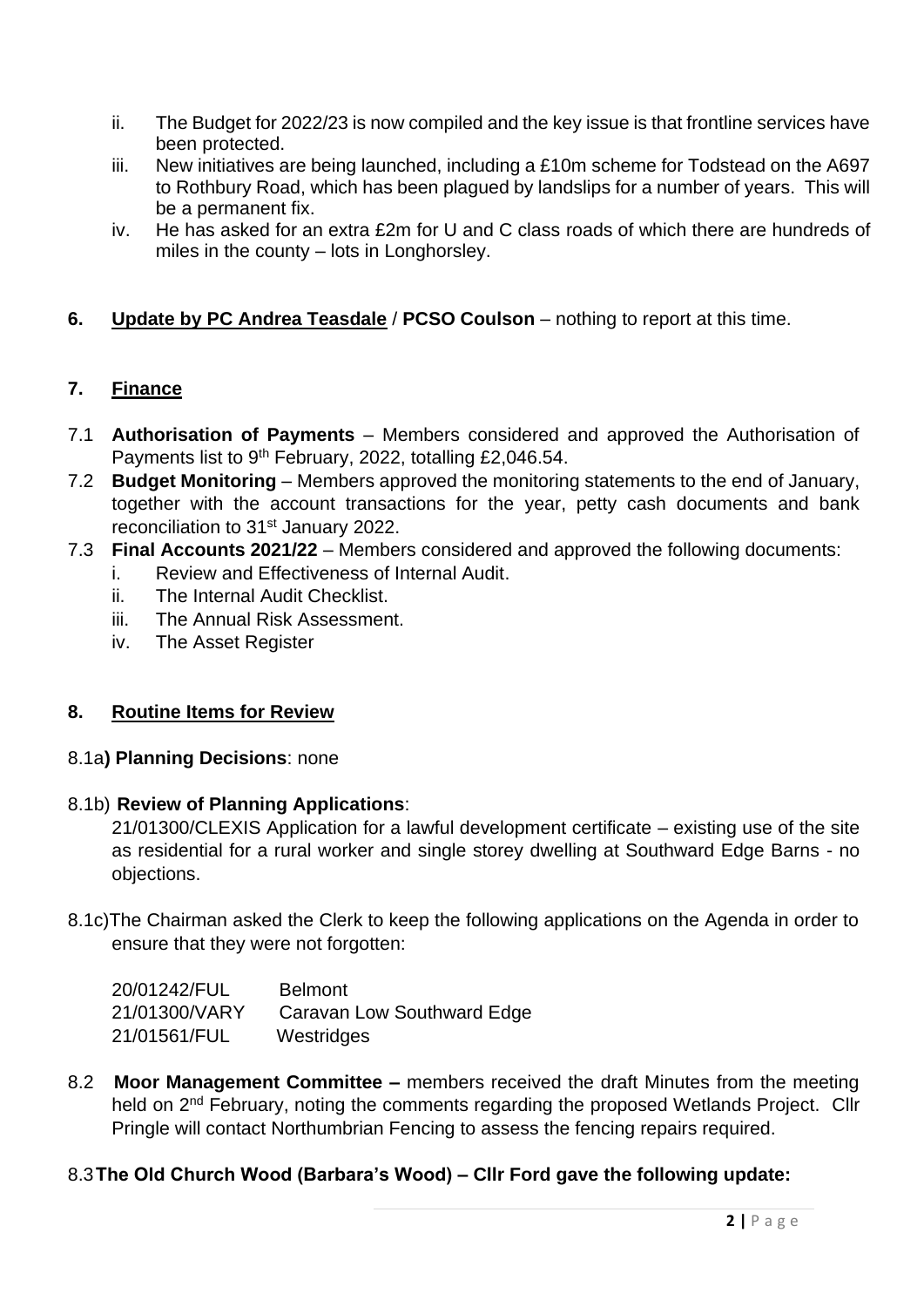- i. Nothing to report about the Wood since the last meeting.
- ii. Old Church Project Cllr Ford has been to Hexham to source Larch treated benches, which will be in keeping with the area. The information boards are also under construction.

### 8.4 **Play Areas**

- i. Members received and noted Mr Paterson's monthly report.
- ii. The scheduled surface repairs to Church View surfacing will take place on  $10<sup>th</sup>$ February and a "breaking news" message has been issued to inform users that the area will be closed on that date.
- iii. Mr Paterson is looking into the use of injecting resin into damaged wood as a means of repair.
- iv. The token box plate from the MUGA has been returned to the supplier for the necessary adjustments to be made to prevent coins being used instead of the official tokens.
- 8.5 **Allotments** the Clerk has emailed the resident who put their name down for an allotment but still has not had a reply. K Woods agreed to chase-up the issue.

The Playschool has been successful in obtaining a grant from the Wingate's Community Fund to update the equipment and furniture on the Toddlers allotment.

Cllr Boyle will contact the Clerk to see if a grant could be applied for to finance the proposed Community Area.

#### 8.6 **Village Maintenance Review**

- i. Car Parking on Common Cllr Boyle informed the meeting that a meeting has been arranged for 14<sup>th</sup> March with Mr Chisholm and Mr McMorrow to discuss what surface would be the best option for the area.
- ii. Archies Pond Project Update Mr Paterson gave a verbal report including: the drainage pipes have arrived and will be installed over the next couple of days, there has been a problem with the delivery of the chippings for the path surfacing – Cllr Ford is to contact the company to see if we can collect rather than have them delivered, several trees have died in the area and Cllr Ford agreed to contact the Woodlands Trust for some "filler" saplings.
- iii. Ash Dieback no response has been received from NCC as yet.
- iv. Community Orchard In Cllr Hedman's absence, Cllr Ford reported that the 8 trees have been planted up. Members agreed that the area will be named as the "Longhorsley Jubilee Orchard" in keeping with HM the Queen's celebration – one tree for every decade of her reign plus a spare in case one tree doesn't take. The clerk will source a plaque for the area.
- v. Cllrs Boyle and Douglas, cleared the Lonnen footpath and many compliments have been received from the public. Mr Paterson will look at the trees at Wilding Place which have died. The Clerk informed the meeting that she had been contacted by the NCC Emergency Control Room during the last storms to ensure that everything in the Village was being taken care of – members were pleased that we are now on the system. Grateful thanks were extended to Cllrs Boyle and Douglas for their hard work.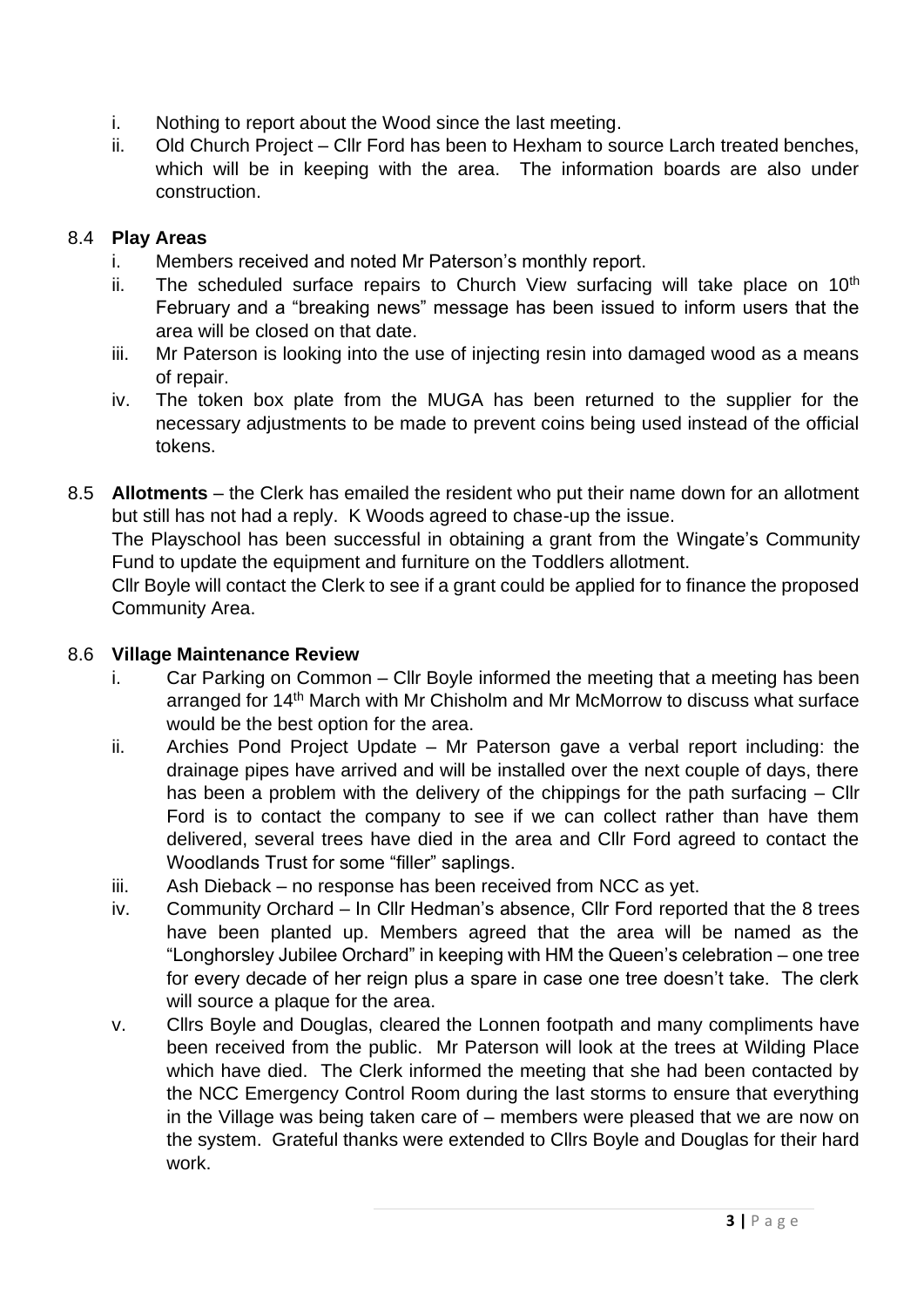### 8.7 **LPC Website** – nothing to report.

8.8 **Longhorsley Tree** – The next edition to include the MUGA lights, Community Award, the Queen's Jubilee celebrations, the pull-in point on the Smallburn Road and Archies Pond.

#### 8.9 **Donation Requests** – none received.

- 8.10 **Village Hall Committee** Cllr Ford gave a verbal report of the meeting held on February 8 th 2022:
	- i. An entrance canopy is to be fitted over the main doors
	- ii. The Village Hall is to be in the first tranche re solar panels
	- iii. The issue of installing electric charging points in the car park has been raised
	- v. A new COVID grant is available with the possibility of funding for a new cleaner
	- vi. There is funding for an emergency services plan from NCC to cover items such as communal cooking, washing and assistance.
	- vii. Ipads for digital school training
	- viii. The PAT testing of the defibrillator is to be part of the annual testing of the Village Hall
	- ix. Approximately £21,500 is in the bank reserves
	- x. Post office arrears are being chased-up
	- xi. A storm toolkit is to be made available containing items such as 2-way radios to improve communication
	- xii. The issue of a back-up generator is also being looked at

# **9. Items Carried Forward**

#### 9.1 **Housing Developments in the Village**

- a) **South Road Development** Members had been previously issued with a copy of the full legal pack as prepared by Muckles. Members unanimously:
	- i. Agreed the contents of the legal pack with the proviso that the footpath leading down to Church Wood be acknowledged in the document
	- ii. Agreed to deregister the Village Green strip of land to allow access into the development
	- iii. Agreed to the exchange of land relating to this deregistration
	- iv. Agreed to the disposal of the land according to the legal pack containing the valuation formula.
	- v. No need to advertise the disposal in line with the legal advice received from Muckles relating to the current use of the land in question.
- b) **East Road Development** members unanimously agreed:
	- i. Agreed the deregistration of the Village Green strip of land to allow access into the development
	- ii. Agreed to dispose of the land according to the formula set by precedent (noting that there would be no exchange of land as the size falls below the threshold)
	- iii. No need to advertise the disposal in line with the legal advice received from Muckles relating to the current use of the land in question
- **c) Kirkup's Corner** members unanimously agreed:
	- i. To revise the deregistration application to only cover the land required to access the development i.e. the area marked-up in purple on the map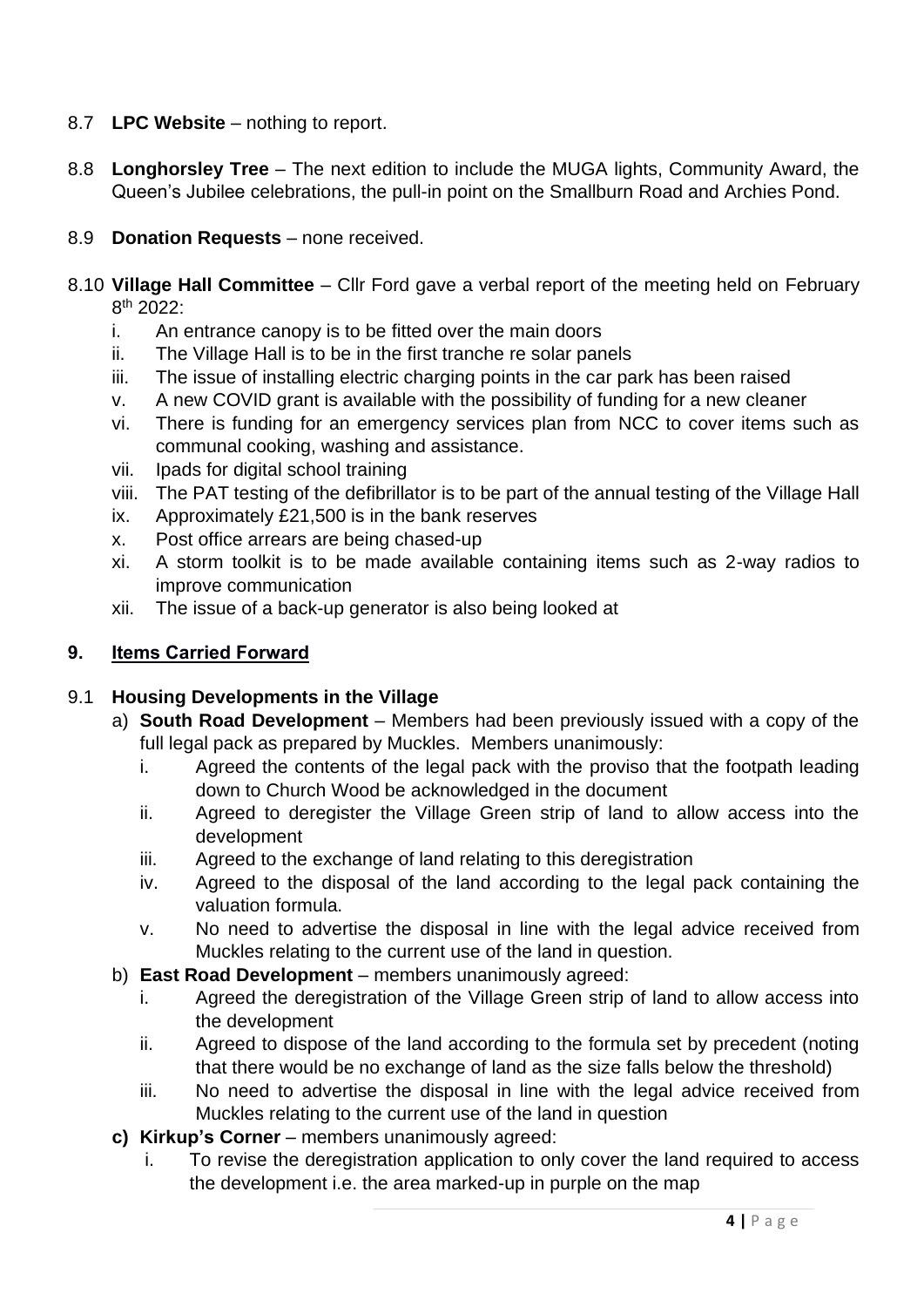- ii. Agreed to dispose of the land according to the formula set by precedent (noting that there would be no exchange of land as the size falls below the threshold)
- iii. No need to advertise the disposal in line with the legal advice received from Muckles relating to the current use of the land in question
- 9.2 **Neighbourhood Planning** nothing to report at this time.
- 9.3 **Village Green Issues** the Clerk has received an email from NCC. Unfortunately, the officer whom the Chairman and Clerk met in September has now left NCC. The Legal Officer has promised that a summary of the legal opinion will be issued in a couple of weeks.
- 9.4 **Welcome Letters** a letter has been sent to Drovers Cottage.
- 9.5 **EWD Plaque** ongoing. The Clerk informed the meeting that she had issued our response to the agent representing 1 / 2 South Road as agreed at the January meeting of council. Cllr Boyle will confirm that the plaque is still in situ before the next meeting.

## **10. Other Agenda Items**

- 10.1 Councillor Vacancy the closing date for representations by the public was  $1<sup>st</sup>$  February. An email has been received from NCC saying that no signatures have been received to call a by-election and therefore we are to "co-opt" as soon as possible. The member of the public who was in attendance, is interested in joining the council, and members agreed that she be given time to consider fully, and once she had made a decision to inform the Clerk of her intention.
- 10.2 Community Award members reviewed the form containing the criteria and nomination process and no changes were necessary at this time. The Clerk to include this topic within the articles for the next Tree.
- **11. Other Items for Information** none.

# **12. Any Other Business (arising too late for inclusion on the Agenda)**

- 12.1 **HM the Queen's Jubilee** the Clerk had issued the pack received from Bruno Peak regarding the arrangements for the June celebrations. It was agreed:
	- i. The Clerk apply to NCC for funding
	- ii. The Council's event will be the official lighting of the beacon event on  $2<sup>nd</sup>$  June
	- iii. The Council will also plant 7 trees "Longhorsley Jubilee Orchard"
	- iv. Recognise other organisations events throughout the bank holiday weekend.